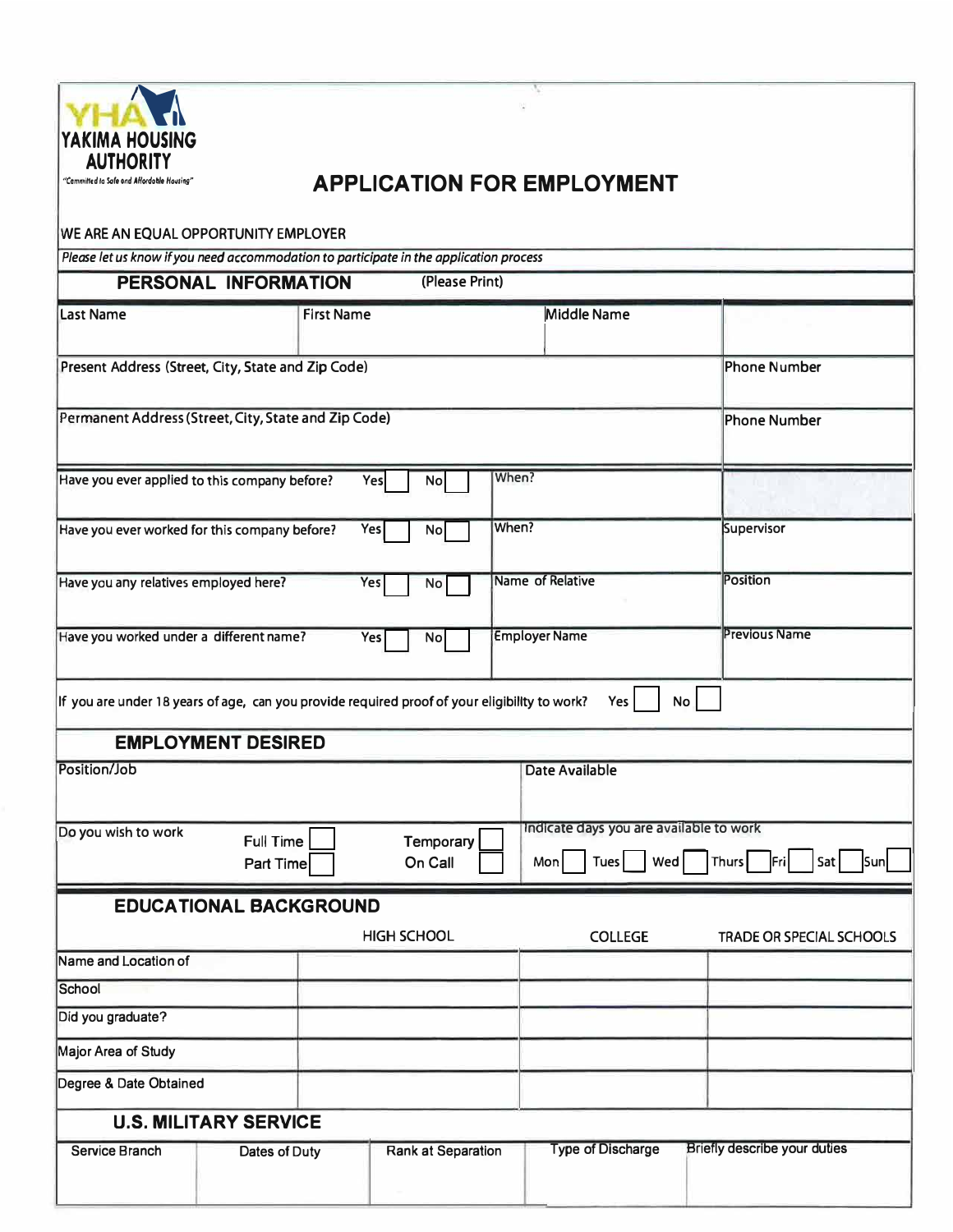| <b>JOB PERFORMANCE ABILITY</b>                                                                                                           |                                                                                                |                                                                                                                                            |  |  |  |  |  |
|------------------------------------------------------------------------------------------------------------------------------------------|------------------------------------------------------------------------------------------------|--------------------------------------------------------------------------------------------------------------------------------------------|--|--|--|--|--|
| Are you able to perform on a regular basis all the essential functions of the Job for which you are applying, with or without reasonable |                                                                                                |                                                                                                                                            |  |  |  |  |  |
| No<br>accommodations?<br>Yes                                                                                                             |                                                                                                |                                                                                                                                            |  |  |  |  |  |
| Please describe any accommodations required:                                                                                             |                                                                                                |                                                                                                                                            |  |  |  |  |  |
| <b>WORK HISTORY</b>                                                                                                                      |                                                                                                |                                                                                                                                            |  |  |  |  |  |
| LIST MOST RECENT EMPLOYER FIRST                                                                                                          |                                                                                                | Include at least past five (5) years and explain any periods of unemployment of more than 30 days. Attach additional sheet(s) if necessary |  |  |  |  |  |
| Employer                                                                                                                                 | Date Hired (mo/yr)                                                                             | Position held & Description of Duties                                                                                                      |  |  |  |  |  |
|                                                                                                                                          |                                                                                                |                                                                                                                                            |  |  |  |  |  |
| <b>Street Address</b>                                                                                                                    | Date Separated (mo/yr)                                                                         |                                                                                                                                            |  |  |  |  |  |
|                                                                                                                                          |                                                                                                |                                                                                                                                            |  |  |  |  |  |
| City & State                                                                                                                             |                                                                                                |                                                                                                                                            |  |  |  |  |  |
| <b>Reason For Leaving</b>                                                                                                                |                                                                                                | Name & Title of Immediate Supervisor Phone Number                                                                                          |  |  |  |  |  |
|                                                                                                                                          |                                                                                                |                                                                                                                                            |  |  |  |  |  |
| Employer                                                                                                                                 | Date Hired (mo/yr)                                                                             | Position held & Description of Duties                                                                                                      |  |  |  |  |  |
|                                                                                                                                          |                                                                                                |                                                                                                                                            |  |  |  |  |  |
| <b>Street Address</b>                                                                                                                    | Date Separated (mo/yr)                                                                         |                                                                                                                                            |  |  |  |  |  |
|                                                                                                                                          |                                                                                                |                                                                                                                                            |  |  |  |  |  |
| City & State                                                                                                                             |                                                                                                |                                                                                                                                            |  |  |  |  |  |
|                                                                                                                                          |                                                                                                |                                                                                                                                            |  |  |  |  |  |
| <b>Reason For Leaving</b>                                                                                                                |                                                                                                | Name & Title of Immediate Supervisor Phone Number                                                                                          |  |  |  |  |  |
|                                                                                                                                          |                                                                                                |                                                                                                                                            |  |  |  |  |  |
|                                                                                                                                          |                                                                                                |                                                                                                                                            |  |  |  |  |  |
| Employer                                                                                                                                 | Date Hired (mo/yr)                                                                             | Position held & Description of Duties                                                                                                      |  |  |  |  |  |
|                                                                                                                                          |                                                                                                |                                                                                                                                            |  |  |  |  |  |
| <b>Street Address</b>                                                                                                                    | Date Separated (mo/yr)                                                                         |                                                                                                                                            |  |  |  |  |  |
|                                                                                                                                          |                                                                                                |                                                                                                                                            |  |  |  |  |  |
| City & State                                                                                                                             |                                                                                                |                                                                                                                                            |  |  |  |  |  |
|                                                                                                                                          |                                                                                                |                                                                                                                                            |  |  |  |  |  |
| <b>Reason For Leaving</b>                                                                                                                |                                                                                                | Phone Number<br>Name & Title of Immediate Supervisor                                                                                       |  |  |  |  |  |
|                                                                                                                                          |                                                                                                |                                                                                                                                            |  |  |  |  |  |
|                                                                                                                                          |                                                                                                | OCCUPATIONAL SKILL/EXPERIENCE i.e. office equipment, maintenance equipment, etc.                                                           |  |  |  |  |  |
|                                                                                                                                          | List additional experience, skills or training applicable to the position you are applying for |                                                                                                                                            |  |  |  |  |  |
|                                                                                                                                          |                                                                                                |                                                                                                                                            |  |  |  |  |  |
|                                                                                                                                          |                                                                                                |                                                                                                                                            |  |  |  |  |  |
|                                                                                                                                          |                                                                                                |                                                                                                                                            |  |  |  |  |  |
| <b>REFERENCES</b>                                                                                                                        |                                                                                                |                                                                                                                                            |  |  |  |  |  |
| Give below the names of three persons not related to you, whom you have known at least one year                                          |                                                                                                |                                                                                                                                            |  |  |  |  |  |
| CITY/STATE/ZIP<br><b>ADDRESS</b><br>PHONE NUMBER<br><b>NAME</b>                                                                          |                                                                                                |                                                                                                                                            |  |  |  |  |  |
|                                                                                                                                          |                                                                                                |                                                                                                                                            |  |  |  |  |  |
|                                                                                                                                          |                                                                                                |                                                                                                                                            |  |  |  |  |  |
|                                                                                                                                          |                                                                                                |                                                                                                                                            |  |  |  |  |  |
|                                                                                                                                          |                                                                                                |                                                                                                                                            |  |  |  |  |  |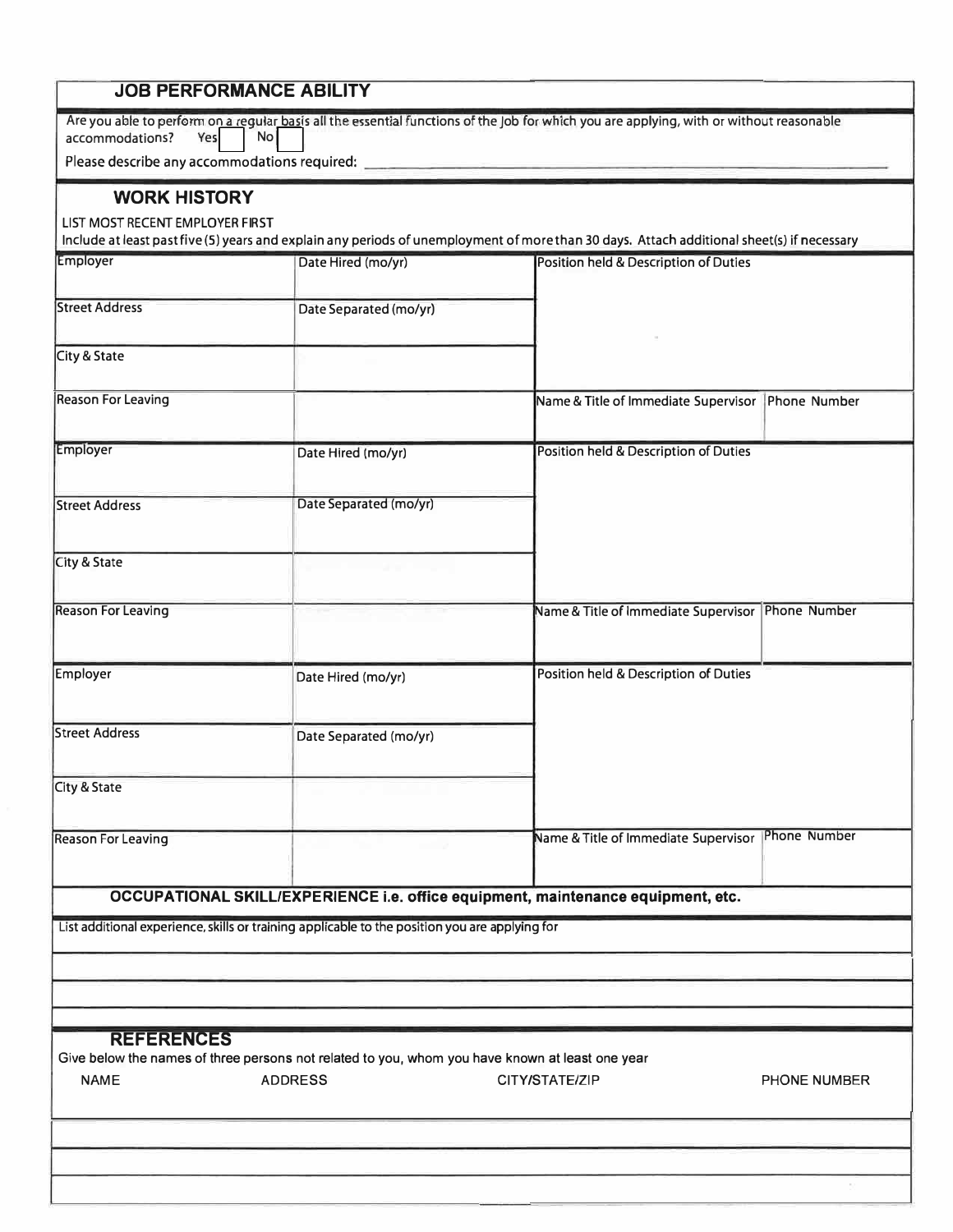## READ CAREFULLY BEFORE SIGNING

(1} I certify that the information I have provided in this application is true and correct. I understand that misrepresentations or omissions may be cause for rejection, or if employed, may be cause for dismissal.

 $(2)$  I authorize my former employer(s), school(s) and references and any other individual or organization to provide any information solicited by the company. I hereby release those persons or entities from all liability for providing such information.

 $(3)$  I understand that, if employed, my employment and compensation can be terminated by me or the company with or without notice, at any time.

(4} Prior to employment I must provide information showing eligibility for employment in the United States.

(5) If employed, I agree that if I lose, damage, or fail to return any company property, the company is authorized to deduct from my wages sufficient funds to replace its property.

6) I understand that as a condition of my consideration for employment with the Housing Authority of the City of Yakima (YHA), or as a Condition of my continued employment with YHA, YHA may obtain a consumer report that includes, but is not limited to, my credit worthiness or similar characteristics, employment and education verifications, social security verification, criminal and civil history, personal interviews, department of motor vehicle records, and any other public records and any other information baring on my credit �tanding, credit capacity, character, general reputation, personal characteristics and trustworthiness.

I hereby authorize and consent to YHA's procurement of such a report. I understand that pursuant to the federal Fair Credit Reporting Act (FCRA), YHA will provide me with a copy of any such report if the information contained in such report is, in any way, to be used in making a decision regarding my fitness for employment with YHA. I further understand that such report will be made available to me prior to any such decision being made, along with the name and address of the reporting agency that produced the report.

APPLICANT'S SIGNATURE DATE